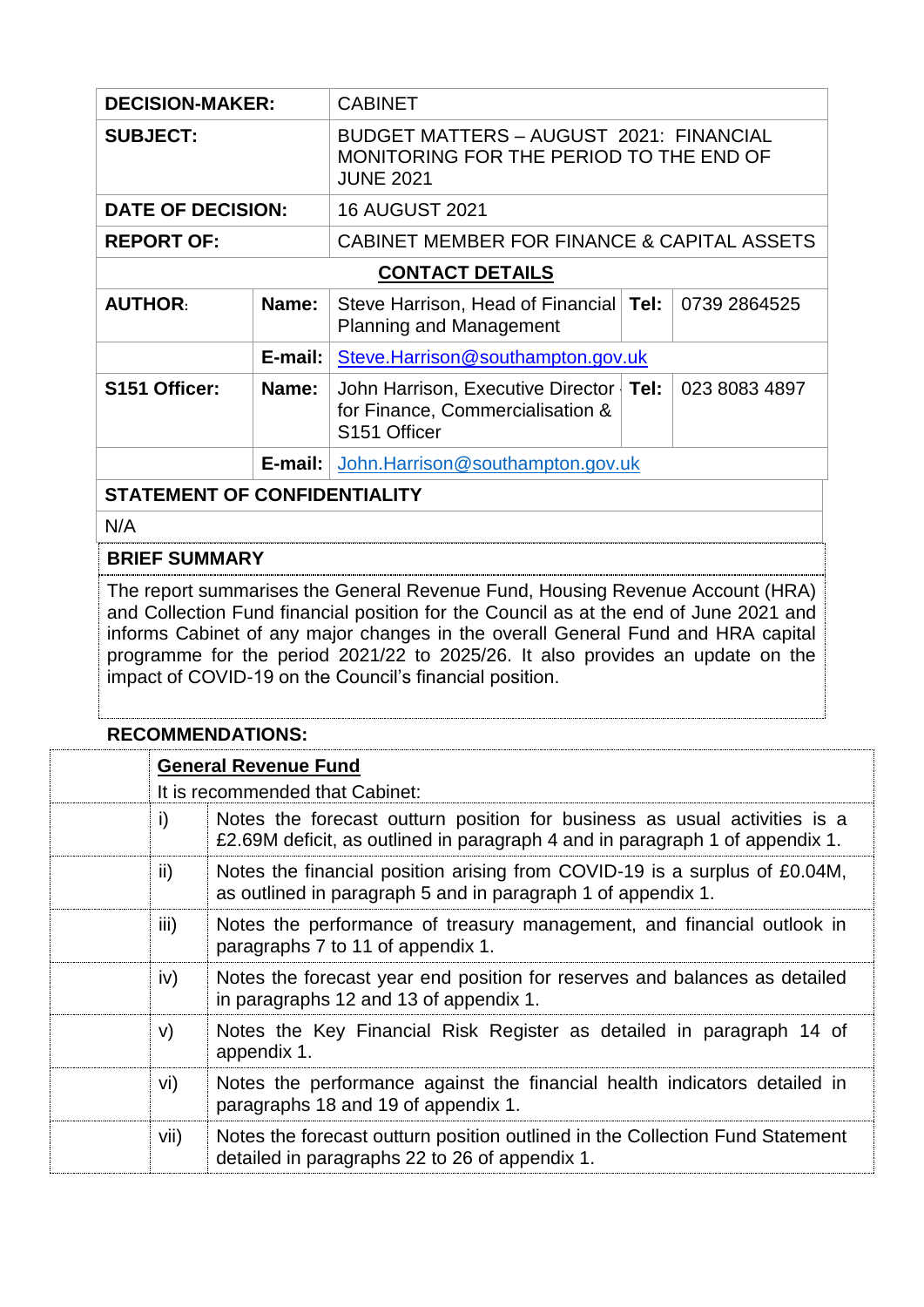|    | <b>Housing Revenue Account</b>                                                                                                                                                                       |                                                                                                                                                                                                                                                                                                                                                      |  |  |  |
|----|------------------------------------------------------------------------------------------------------------------------------------------------------------------------------------------------------|------------------------------------------------------------------------------------------------------------------------------------------------------------------------------------------------------------------------------------------------------------------------------------------------------------------------------------------------------|--|--|--|
|    |                                                                                                                                                                                                      | It is recommended that Cabinet:                                                                                                                                                                                                                                                                                                                      |  |  |  |
|    |                                                                                                                                                                                                      | viii) Notes the forecast outturn position on business as usual activities is a surplus of<br>£1.11M as outlined in paragraph 6 and paragraph 20 of appendix 1.                                                                                                                                                                                       |  |  |  |
|    | $\mathsf{ix}$                                                                                                                                                                                        | Notes that a favourable variance of £0.57M is forecast arising from COVID-19, as<br>outlined in paragraph 6 and paragraph 20 of Appendix 1.                                                                                                                                                                                                          |  |  |  |
|    | <b>Capital Programme</b>                                                                                                                                                                             |                                                                                                                                                                                                                                                                                                                                                      |  |  |  |
|    |                                                                                                                                                                                                      | It is recommended that Cabinet:                                                                                                                                                                                                                                                                                                                      |  |  |  |
|    | X)                                                                                                                                                                                                   | Notes the revised General Fund Capital Programme, which totals £437.08M as<br>detailed in paragraph 1 of appendix 2.                                                                                                                                                                                                                                 |  |  |  |
|    | xi)                                                                                                                                                                                                  | Notes the HRA Capital Programme is £340.81M as detailed in paragraph 1 of<br>appendix 2.                                                                                                                                                                                                                                                             |  |  |  |
|    | xii)                                                                                                                                                                                                 | Notes that the overall forecast position for 2021/22 at quarter 1 is £209.09M,<br>resulting in a potential surplus of £7.90M, as detailed in paragraphs 4 and 5 of<br>appendix 2.                                                                                                                                                                    |  |  |  |
|    |                                                                                                                                                                                                      | xiii) Notes that the capital programme remains fully funded up to 2025/26 based on<br>the latest forecast of available resources although the forecast can be subject to<br>change; most notably regarding the value and timing of anticipated capital<br>receipts and the use of prudent assumptions of future government grants to be<br>received. |  |  |  |
|    |                                                                                                                                                                                                      | xiv) Notes that £25.69M has been added to the programme with relevant approvals.<br>These changes are detailed in annex 2.1 to appendix 2.                                                                                                                                                                                                           |  |  |  |
|    | XV)                                                                                                                                                                                                  | Notes forecast slippage and rephasing as detailed in paragraph 4 and 5 of<br>appendix 2. Noting that the movement has zero net movement over the 5-year<br>programme.                                                                                                                                                                                |  |  |  |
|    |                                                                                                                                                                                                      | xvi) Notes that no variances are forecast arising from COVID-19 as detailed in<br>paragraph 8 of appendix 2.                                                                                                                                                                                                                                         |  |  |  |
|    |                                                                                                                                                                                                      | <b>REASONS FOR REPORT RECOMMENDATIONS</b>                                                                                                                                                                                                                                                                                                            |  |  |  |
| 1. | To ensure that Cabinet fulfils its responsibilities for the overall financial management of<br>the Council's resources.                                                                              |                                                                                                                                                                                                                                                                                                                                                      |  |  |  |
|    |                                                                                                                                                                                                      | ALTERNATIVE OPTIONS CONSIDERED AND REJECTED                                                                                                                                                                                                                                                                                                          |  |  |  |
| 2. |                                                                                                                                                                                                      | Not Applicable.                                                                                                                                                                                                                                                                                                                                      |  |  |  |
|    |                                                                                                                                                                                                      | <b>DETAIL (including consultation carried out)</b>                                                                                                                                                                                                                                                                                                   |  |  |  |
|    |                                                                                                                                                                                                      | <b>Revenue</b>                                                                                                                                                                                                                                                                                                                                       |  |  |  |
| 3. | The financial position for the General Revenue Fund, Housing Revenue Account<br>(HRA) and Collection Fund for the Council as at the end of June 2021 and key issues<br>are summarised in appendix 1. |                                                                                                                                                                                                                                                                                                                                                      |  |  |  |
| 4. | deficit.                                                                                                                                                                                             | The current forecast spending on business as usual activities against the council's net<br>General Fund revenue budget for the year of £173.85M is projected to be a £2.69M                                                                                                                                                                          |  |  |  |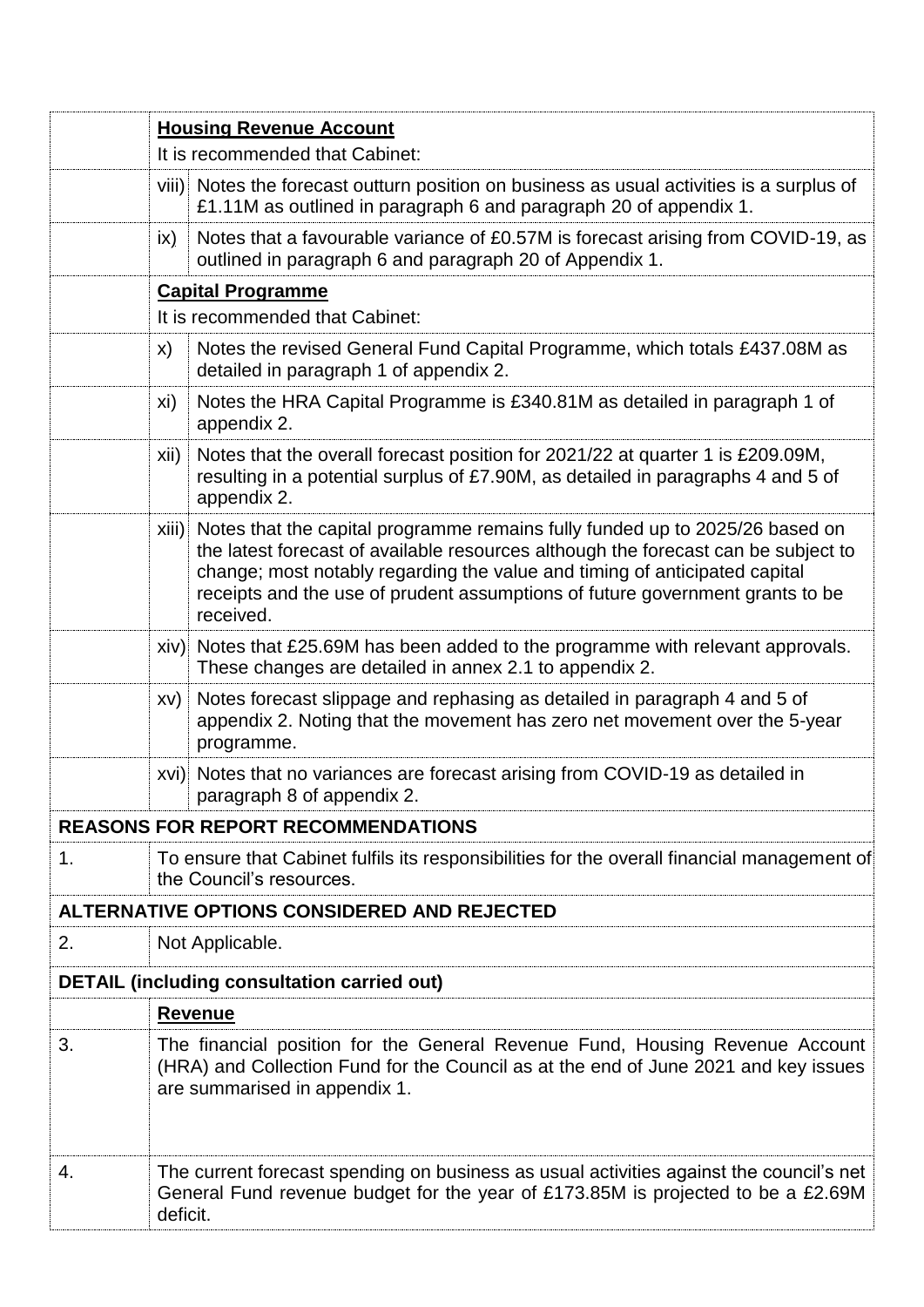|                        | <b>KEY DECISION?</b><br>No.                                                                                                                                                                                                                                                                                                                      |  |
|------------------------|--------------------------------------------------------------------------------------------------------------------------------------------------------------------------------------------------------------------------------------------------------------------------------------------------------------------------------------------------|--|
|                        |                                                                                                                                                                                                                                                                                                                                                  |  |
| 14.                    | The update of the Capital Programme forms part of the overall Budget Strategy of the<br>Council.                                                                                                                                                                                                                                                 |  |
|                        | <b>POLICY FRAMEWORK IMPLICATIONS</b>                                                                                                                                                                                                                                                                                                             |  |
| 13.                    | See comments within report.                                                                                                                                                                                                                                                                                                                      |  |
|                        | <b>RISK MANAGEMENT IMPLICATIONS</b>                                                                                                                                                                                                                                                                                                              |  |
| 12.                    | None.                                                                                                                                                                                                                                                                                                                                            |  |
|                        | <b>Other Legal Implications:</b>                                                                                                                                                                                                                                                                                                                 |  |
| 11.                    | Financial reporting is consistent with the Section 151 Officer's duty to ensure good<br>financial administration within the Council.                                                                                                                                                                                                             |  |
|                        | Statutory power to undertake proposals in the report:                                                                                                                                                                                                                                                                                            |  |
|                        | <b>LEGAL IMPLICATIONS</b>                                                                                                                                                                                                                                                                                                                        |  |
| 10.                    | There are no specific property implications arising from this report other than the<br>schemes already referred to within appendix 2 of the report.                                                                                                                                                                                              |  |
| <b>Property/Other</b>  |                                                                                                                                                                                                                                                                                                                                                  |  |
| 9.                     | The revenue and capital implications are contained in the report.                                                                                                                                                                                                                                                                                |  |
| <b>Capital/Revenue</b> |                                                                                                                                                                                                                                                                                                                                                  |  |
|                        | <b>RESOURCE IMPLICATIONS</b>                                                                                                                                                                                                                                                                                                                     |  |
| 8.                     | The current forecast position for 2021/22 at quarter 1 is £209.09M, resulting in a<br>potential surplus of £7.90M, as detailed in paragraphs 4 and 5 of appendix 2.                                                                                                                                                                              |  |
| 7.                     | Appendix 2 sets out any major changes in the overall General Fund and Housing<br>Revenue Account (HRA) capital programme for the period 2021/22 to 2025/26,<br>highlighting the changes in the programme since the last reported position in July<br>2021. The report also notes the major forecast variances against the approved<br>estimates. |  |
|                        | <b>Capital</b>                                                                                                                                                                                                                                                                                                                                   |  |
| 6.                     | The forecast position for the HRA on business as usual activities is a surplus of<br>£1.11M against an expenditure budget of £75.87M. There is a forecast surplus of<br>£0.57M relating to the COVID-19 pandemic for the HRA.                                                                                                                    |  |
| 5.                     | The forecast General Fund variance relating to COVID-19 pandemic budgets as at<br>the end of June 2021 is a surplus of £0.04M.                                                                                                                                                                                                                   |  |
|                        |                                                                                                                                                                                                                                                                                                                                                  |  |

**WARDS/COMMUNITIES AFFECTED:** All

# **SUPPORTING DOCUMENTATION**

# **Appendices**

| Revenue Financial Monitoring |
|------------------------------|
| Capital Financial Monitoring |